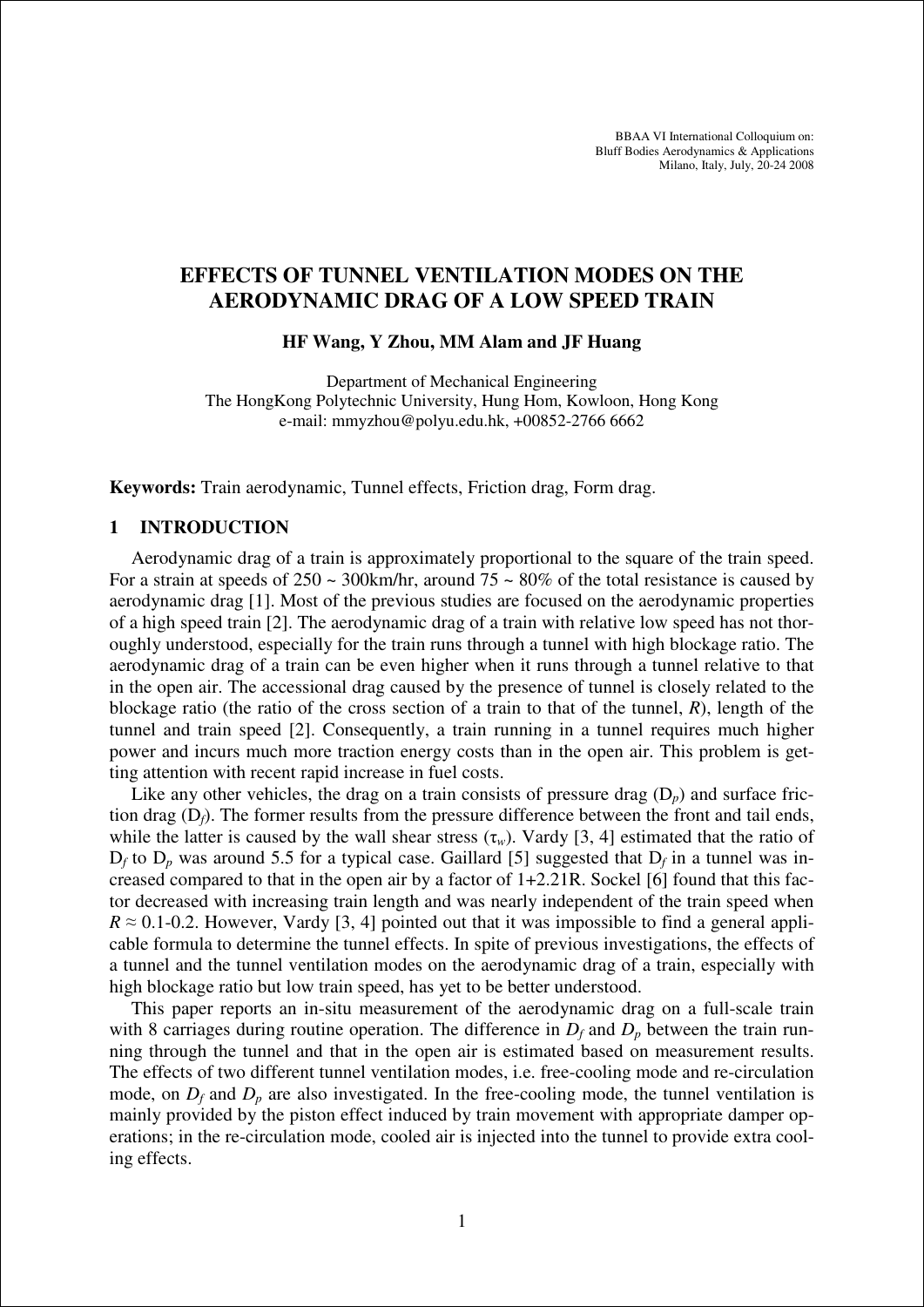# **2 EXPERIMENTAL DETAILS**

The wall shear stress  $\tau_w$  can be determined by measuring the velocity gradient at the surface [7]. For a turbulent boundary layer, the velocity gradient is almost constant within the viscous sublayer [7, 8]. The most representative train speed is 11m/s (about 40km/h) and the boundary layer on the train surface may be assumed to be fully turbulent. The thickness of viscous sublayer is estimated to be about 0.54mm. Two hot-wire (55p71, Dantec Co.) were mounted on the roof of the first and last carriage to measure the corresponding velocity gradient. The separation ∆*y* between the sensing element and the train roof surface was measured to be about 0.4mm, smaller than the thickness of the viscous sublayer. The air velocity relative to the train drops to zero at the train surface,  $\tau_w$  can be determined from  $\tau_w = \eta \cdot (u/\Delta y)$ , where  $\eta$  is viscosity of air, *u* is the hot-wire-measured velocity.

Two pressure tabs, connected to pressure transducers (SMP 131 Leeg Co.) through rubber tubes with a diameter of 4mm, are mounted at the geometrical center of the front and tail surfaces of the train to measure the front and tail stagnation pressures, respectively. Since the present tested train is not streamlined, with its two end surfaces quite flat, the averaged pressures on front and tail end surface and hence  $D_p$  are linearly related to the stagnation pressures [9]. The schematic diagram of the equipped train is shown in Fig. 1.



**3:** Hot-wire Probe (55p71)

Figure 1: Schematic diagram of the equipped train.

The measurements were conducted when the instrumented train ran in the open air and in tunnels. Two tests were performed, with the tunnels under the two ventilation modes, respectively. In each test, the signals from hot wire anemometers and pressure transducers were offset, low-pass filtered at a cut-off frequency of 1kHz, ant then sampled at a frequency of 2kHz. The signal of the train speed was also recorded for validation. The sampling duration for each record is 30min.



Figure 2: Wall shear stress and front stagnation pressure in different ventilation modes and in open air. (*a*) Wall shear stress,  $\tau_w$ ; (*b*) Front stagnation pressure.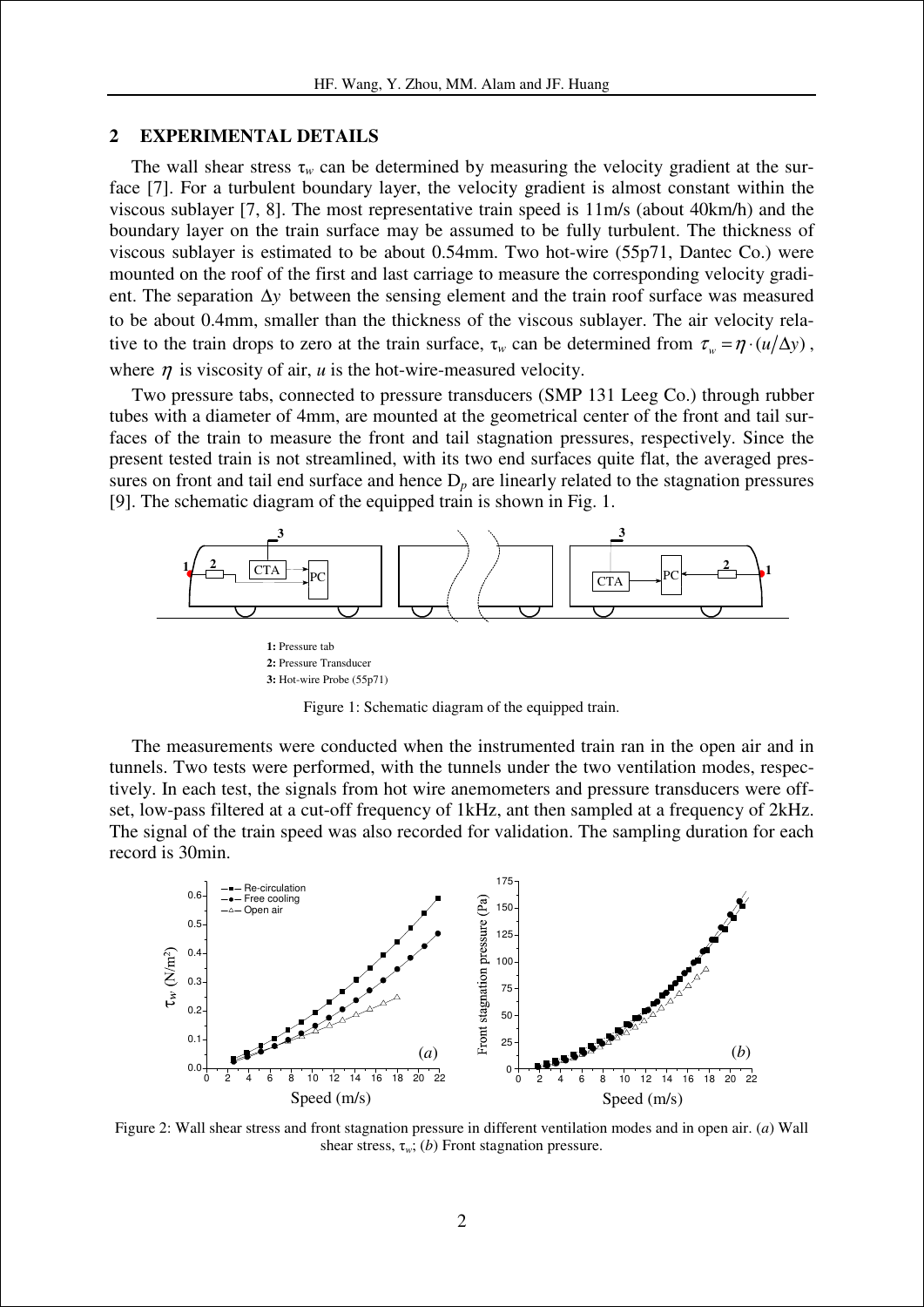## **3 RESULTS AND DISCUSSIONS**

Fig. 1 shows the averaged  $\tau_w$  for the two ventilation modes and that in the open air. The averaged  $\tau_w$  is the mean value of those measured at the first and last carriages. The presence of the tunnel significantly increases  $\tau_w$ , especially at higher speed. For example, at the speed of 18m/s (65km/h), τ*w* in the free cooling mode is about 40% higher than that in the open air. It should be noted that the tunnel ventilation modes have a profound effect on  $\tau_w$ . The application of re-circulation mode results an increase in averaged  $\tau_w$ , compared with that in the freecooling mode, which is more remarkable as the train speed increases. This is because the injected of cool air in the re-circulation mode raises the turbulence level in the tunnel and leads to an increase in surface friction [10, 11].

The averaged front stagnation pressures  $(P_f)$  at the two ventilation modes and in the open air are shown in Fig. 2. Magnitude of the stagnation pressure on the tail end surface is only about  $1/10$  of that on the front, thus not presented here.  $P_f$  increases quickly with the train speed. The tunnel effect on  $P_f$  is more appreciable at a higher speed; for example, in the free cooling mode the  $P_f$  is 24% higher than that in the open air at the speed of 18m/s (65km/h). The effect of ventilation modes on  $P_f$  is almost negligible compare to its effect on the shear stress (Fig. 1). Since  $D_p$  is about 10% of total aerodynamic drag [2], the effects of tunnel ventilation modes on the total aerodynamic drag of a train is largely attributed to the surface shear stress.

## **4 CONCLUSIONS**

The effects of tunnel ventilation modes on the aerodynamic drag of a train are investigated In-situ measurements were conducted to investigate how the tunnel and different tunnel ventilation modes affect aerodynamic drag of a train. Following conclusion may be drawn from the investigation:

1) It has been found that the presence of the tunnel increases both friction and form dragson the train even at the present relatively low train speed. The tunnel effects on the friction drag is more remarkable than that on the form drag; the increase in the friction drag due to the presence of the tunnel is almost twice that in the form drag at 18m/s,.

2) The tunnel ventilation mode has a profound effect on the friction drag. In the recirculation modes, pumping in the cool air raises the turbulence level inside the tunnel and results in a significant increase in the shear stress on the train, compared to that in the freecooling mode.

3) The effect of the ventilation mode on the friction drag increases with the train speed. The increase in the friction drag for the re-circulation mode, compared to that in the freecooling mode, is negligibly small at 3m/s but reaches 26% at 18m/s.

#### **ACKNOWLEDGEMENTS**

The support of Hong Kong MTRC to this work is gratefully acknowledged.

## **REFERENCES**

[1] R. G. Gawthorpe. Aerodynamics in railway engineering: aerodynamics of trains in the open air. Proc. World Congr. Inst. Mech. Eng. Railway Eng. Int. 7-12. 1978